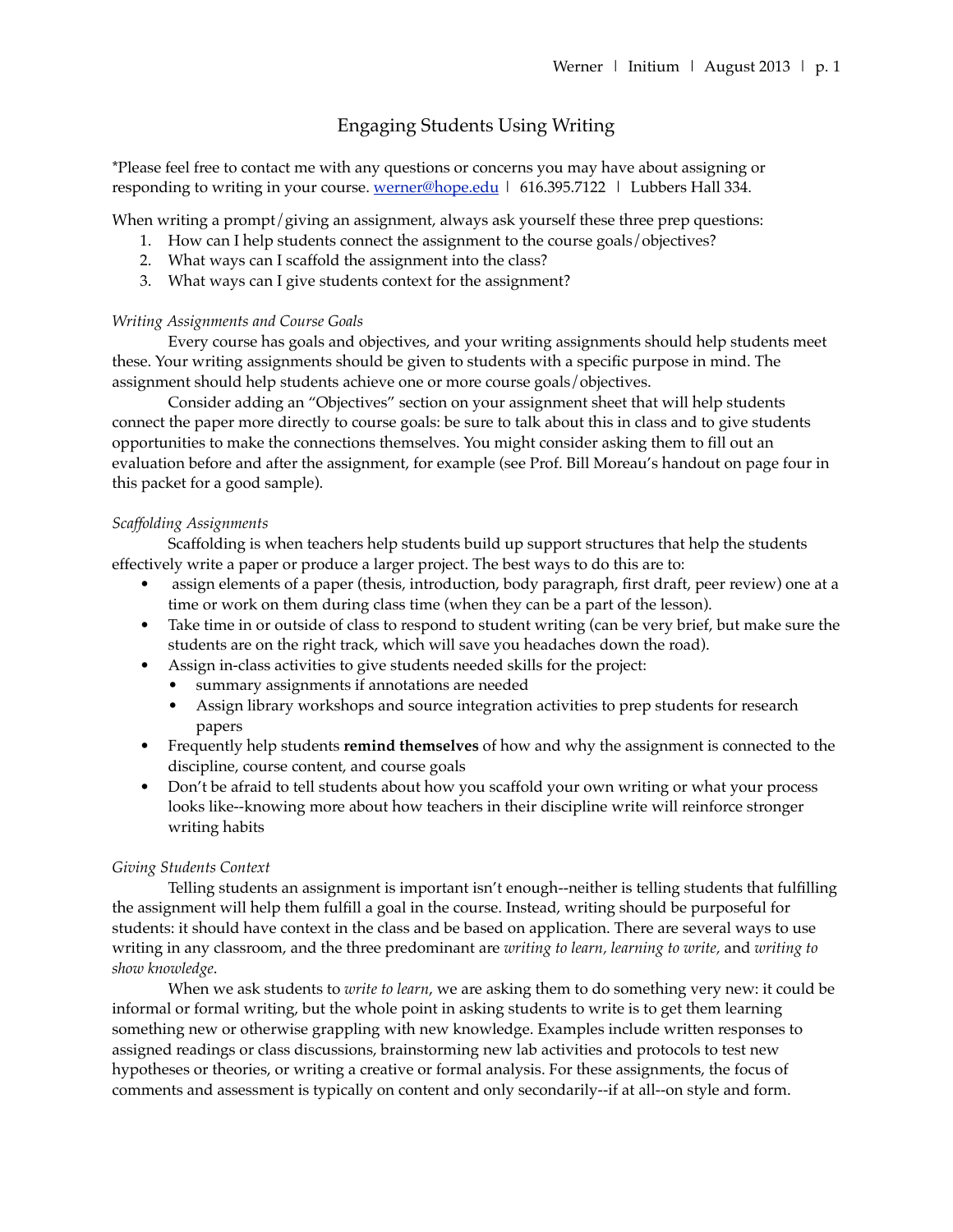*Learning to write* assignments help students understand the formalities and mechanics--the heuristics--of a discipline. These types of assignments can be a form of enculturation, especially for upperclass students. The most common form of *learning to write* is a term paper or original research paper, where we ask students to develop their own research interests or questions and then write an academic paper based on those questions/interests. Frequently, the paper is argumentative and functions as an undergraduate version of the scholarly, peer-reviewed research article. There are other types of *learning to write* writing assignments, though, including in-class activities, helping students craft and incorporate visuals into their documents, and even mini-lessons and workshops about a preferred disciplinary style. These types of assignments are the ones in which it is preferable to spend more time commenting on and assessing form, structure, and style.

Students frequently *write to show knowledge*, as well. This might also be combined with either of the other two types of writing students are asked to do. Showing knowledge might entail showing a wide array of knowledge from source material, it might mean an essay on a final exam that demonstrates the cumulative knowledge a student has gained from a course as well as the application of that knowledge. Overall, when assigning students this type of project, instructors should emphasize the importance of content and meeting the prompt requirements. For commenting and assessment purposes, content is of primary importance, as with *writing to learn* assignments. Writing to show knowledge is frequently an application essay: a final exam, a lab report, a book report of article summary. These types of writing assignments ask students to prove they have done the required coursework and synthesized it.

## *Other questions to ask yourself about the prompt:*

- 1. How will a 17-23 year-old read this?
	- i. What are your language choices, style of writing, and clarity like?
	- ii. Did you write this for someone like you or someone like them?
- 2. Have I focused more on the purpose/content of the assignment or on the style/mechanics?
	- i. Unless you are specifically aiming to teach students technical aspects of writing for your discipline, your prompt should make clear that the content and meeting the purpose are the primary goals of the paper.
	- ii. Be clear that you expect a professional level of writing, but if you only focus on this, students will think formatting and grammar are more important than answering the prompt well.
- 3. How much text is on the assignment sheet?
	- i. Students, especially younger students, can get overwhelmed when an assignment sheet has too much text on it.
	- ii. You may think you are being helpful when you give students "get started" thoughts, questions, or ideas; however, this often confuses students more and makes them think they have to address *everything.*
	- iii. On the other hand, with too much text, some students will only listen to what you say and ignore the paper prompt completely, then write a paper that only vaguely addresses the prompt because they didn't read the prompt.
- 4. Have I revised the prompt?
	- i. Writing a prompt is like any other kind of writing, so treat give it your full process.
	- ii. You should show it to others in your department and get feedback on the prompt before assigning the project to students.
- 5. After assigning the prompt, have I asked students to make sense of it during class?
	- i. I ask students to write questions on anonymously on notecards that I collect. We answer these questions as a class to make sure everyone understands the prompt.
- 6. Have I identified students who may be struggling with the prompt?
	- i. You may want to reach out to these students if you notice they are struggling--they may be too afraid to reach out to you.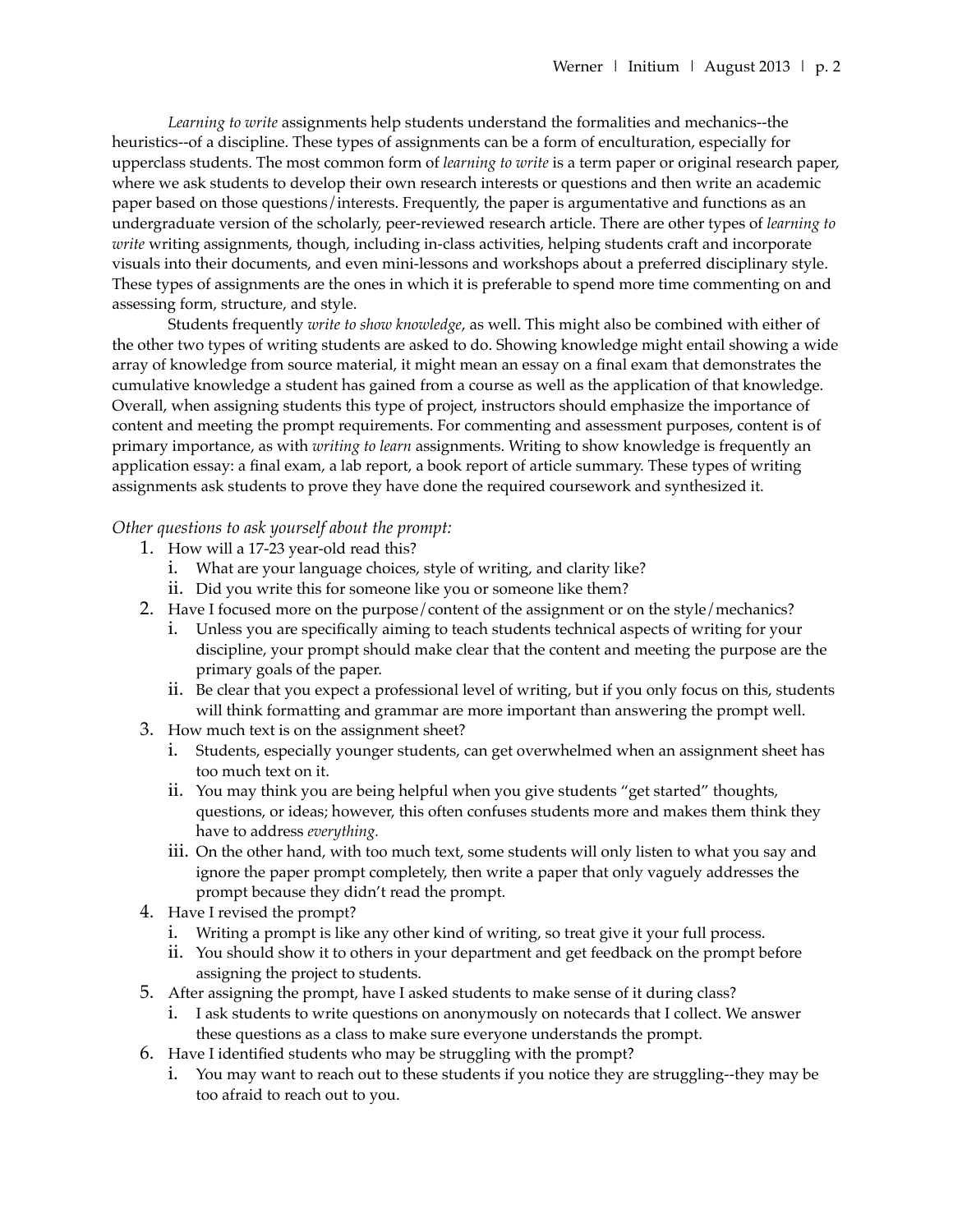- 7. Have I made my expectations for due dates and reading drafts obvious?
	- i. I encourage you to offer students the opportunity to run a draft by you. You don't have to do that, but if you can, you should. Many students will **not** take you up on this offer. The same holds for revisions.
	- ii. Make sure students know when and how the final copy is due (day/time, upload/hardcopy); it's a good idea to also write this on the prompt.

# **On a Related Note: Responding to Student Writing**

"Responding to student writing is challenging for teachers, because it is difficult to write helpful, perceptive comments on student papers. [...] An important reason why written response is difficult is that teachers must decide what role or roles to play in their comments, such as **coach**, **judge**, or **doctor**. Research has shown, however, that teacher comment has little effect on the quality of student writing other than negative attitudes fostered by negative criticism. Also, **longer comments are less effective than shorter ones**, marginal notes and comments often give conflicting signals, and paternalistic **attitudes that measure writing against some Ideal Text cause students to lose interest**. Improved responses may be possible when teachers view **comments as rhetorical acts**, think about their **purpose for writing them**, and teach students to **become their own best readers.** To achieve this goal, teachers should respond to student drafts in the way they respond to their colleagues' drafts--**few judgments and directives, more questions and suggestions**. They should also comment **during the writing process**, before final grades are assigned, on **what is said** not how it is said."

~Keith Grant-Davie & Nancy Shapiro, 1987 *CCCC*, emphasis added

## **Efficient Instructor Response Techniques**

*Content specific:* Address issues of the assignments purpose: whether the student has truly learned the content, demonstrated knowledge, or utilized critical application.

*Structure specific:* Focus on the organization and coherence of the writing.

*Style specific:* Focus on the sentence-level constructions and stylistic choices a student makes.

*Less is more:* Limit the amount of comments you provide and the length of those comments.

*Overarching comments only:* Typically a cover page or one chunk of writing at the end of the assignment.

*Marginal comments only:* Left in the margins of the paper, next to the students' text.

*Minimalist marking:* Leave all surface level errors unmarked in the sentences, but place a check mark at the end of the line for all errors in the line.

*As a Coach/Reader:* Use a coaching voice to respond and ask questions that prompt students to think further.

*As a Teacher/Judge:* Use an authoritative voice to explain what is lacking in the paper.

*As a Doctor:* Offer a "diagnosis" of the paper and methods for "fixing" the piece.

*Timer method:* Go ahead; time yourself!

*Set a "paper goal":* Review several papers a day to avoid large piles of papers at a time or over the weekend.

# **Encouraging Student Response to Instructor Feedback**

*Incorporate Praise:* Always tell students about what is working in their text; give specifics.

*Encourage revision*Enforce a revision policy for students and consider offering feedback on early drafts.

*Assign reflections:* Students should respond to the feedback you've given them before they revise.